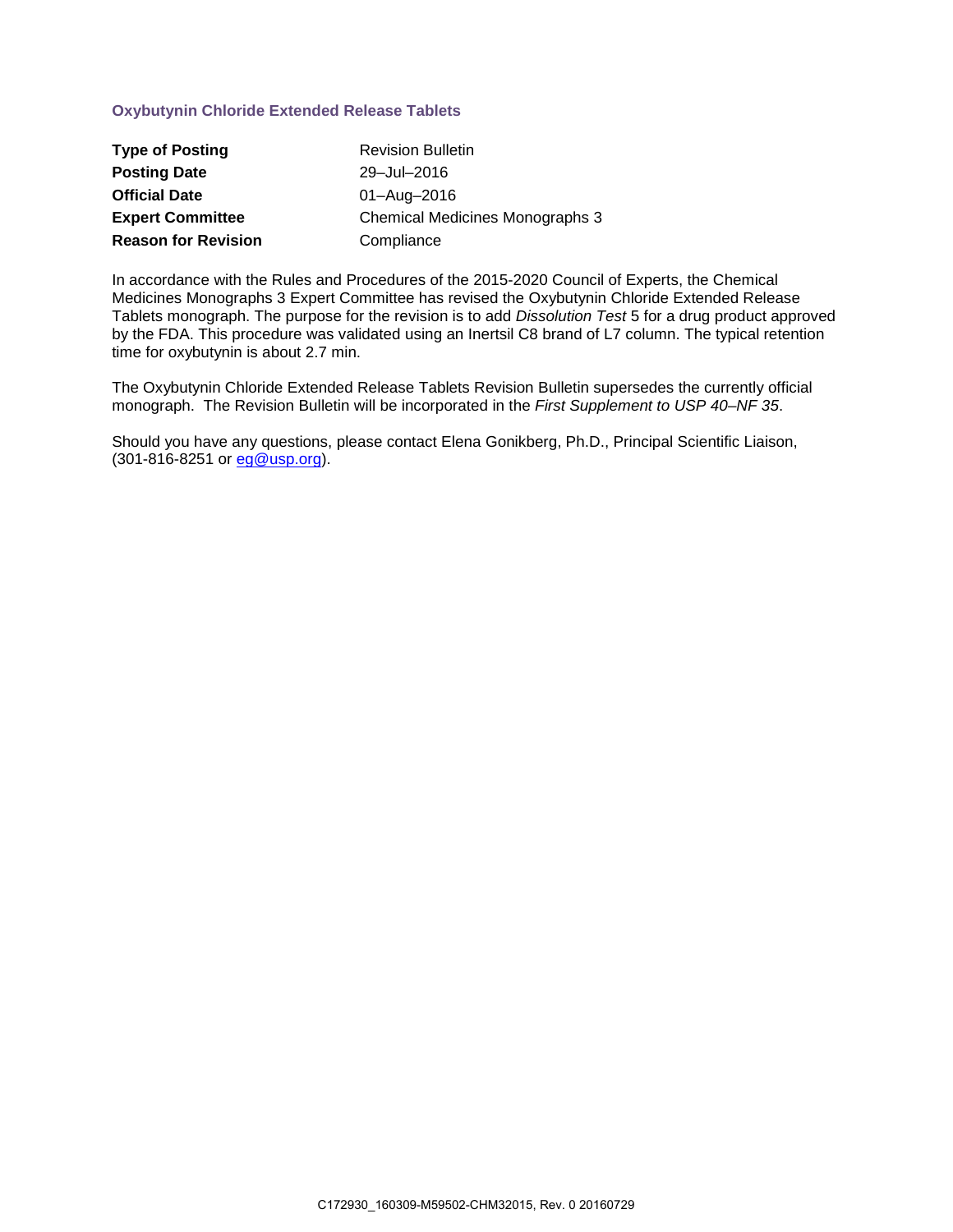# **Chromatography <b>Chloride Extended-Release** (See Chromatography <sup>(c</sup>)<br> **Tablets C Tablets Detector:** UV 220 nm

**Column:** 4.6-mm × 15-cm; packing L11<br> **DEFINITION**<br>
Column: 4.6-mm × 15-cm; packing L11<br>
Oxybutynin Chloride Extended-Release Tablets contain NLT<br> **Injection volume:** 50 µL Oxybutynin Chloride Extended-Release Tablets contain NLT **Injection volume:**<sup>50</sup> <sup>µ</sup><sup>L</sup> 90.0% and NMT 110.0% of the labeled amount of oxy- **System suitability** butynin chloride (C22H31NO<sup>3</sup> · HCl). **Sample:** *System suitability solution*

- 
- **IDENTIFICATION**<br>
 **A. INFRARED ABSORPTION** (197)<br>  **A. INFRARED ABSORPTION** (197)<br>
Standard: Dissolve 15 mg of USP Oxybutynin Chloride<br>
Suitability requirements • **A. INFRARED ABSORPTION** (197)<br> **Standard:** Dissolve 15 mg of USP Oxybutynin Chloride<br>
RS in 5 mL of water. Adjust with 0.1 N sodium hydrox-<br>
ide to a pH of between 7 and 8. Extract the solution<br>
twice with 10 mL of eth

bine the extracts, evaporate the ether, and dry under vacuum over silica gel for at least 30 min. Redissolve the dried residue in a small amount of acetone, trans-<br>fer the solution to an IR salt plate, and evaporate to  $r_s$  = peak response from the Standard solution<br>cast a thin film.  $r_s$  = concentration of USP Oxybutynin Chlori

• B. The retention time of the major peak of the Sample **B.** The retention time of the major peak of the Sample<br>solution corresponds to that of the Standard solution, as  $C_U$  = nominal concentration of oxybutynin chloride<br>obtained in the Assay.<br>in the Sample solution (mg/mL)

## • PROCEDURE

- **Diluent:** Use water adjusted with phosphoric acid to a pH of 3.5.
- **Solution A:** Methanol and acetonitrile (1:1) **Change to read:**
- **Mobile phase:** Acetonitrile, triethylamine, and water **<sup>D</sup>ISSOLUTION** 〈**711**〉 (700:3:1300). Adjust with phosphoric acid to a pH of 3.9. **Test 1**
- butynin Related Compound A RS in acetonitrile<br>**Standard stock solution:** 0.37 mg/mL of USP Oxy-
- butynin Chloride RS in acetonitrile<br> **System suitability solution:** Transfer 10 mL of the **Times:** 4, 10, and 24 h<br>
Standard stock solution and 1 mL of the *Impurity stock* **Solution A:** 4.83 g/L of monobasic sodium phosph **System suitability solution:** Transfer 10 mL of the
- *Standard stock solution* and 1 mL of the *Impurity stock* **Solution A:** 4.83 g/L of monobasic sodium phosphate solution to a 100-mL volumetric flask, and dilute with **Solution** in water. Add 2.3 mL/L of triethylamine, and solution to a 100-mL volumetric flask, and dilute with *Diluent* to volume.<br> *Diluent* to volume.<br> **Diluent** to volume. 0.1 mg/mL of USP Oxybutynin **Mobile phase:** Acetonitrile and Solution A (7:13)
- **Standard solution:** 0.1 mg/mL of USP Oxybutynin **Mobile phase:** Acetonitrile and *Solution A* (7:13) **Choride RS in Diluent from the Standard stock solution Solution B:** To 1 L of water add phosphoric acid Chloride RS in *Diluent* from the *Standard stock* solution
- **Sample solution**<br> **Sample solution**<br> **Standard stock solutions:** 250, 300, and mix well.<br> **Standard stock solutions:** 250, 300, and **no ride:** Place 10 Tablets in a 500-mL volumetric flask,<br>add 150 mL of Solution A, and stir for at least 4 h or **Standard solutions:** Prepare a series of dilutions of add 150 mL of *Solution A*, and stir for at least 4 h or **Standard solutions:** Prepare a series of dilutions of <br>until dissolved Dilute with Dilu*ent* to volume Mix the *Standard stock solutions* in *Solution B* having fin until dissolved. Dilute with *Diluent* to volume. Mix
- **For Tablets that contain 10 mg or more of oxy-**<br>**butynin chloride:** Place 10 Tablets in a 1000-mL vol-**System suitability solution:** Use a medium range **butynin chloride:** Place 10 Tablets in a 1000-mL vol-<br>umetric flask, add 300 mL of Solution A, and stir for at Standard solution of USP Oxybutynin Chloride RS least 4 h or until dissolved. Dilute with *Diluent* to vol-<br>**Sample solution:** Use portions of the solution under ume. If necessary, make a further dilution with *Diluent* test. If the solution is cloudy, centrifuge at 2000 rpm<br>to obtain a solution having a final concentration **the set of the solution is cloudy**, and use the supernata to obtain a solution having a final concentration the supernation of the sequivalent to 0.1 ma/mL of oxybutynin chloride. Mix **Chromatographic system** equivalent to 0.1 mg/mL of oxybutynin chloride. Mix **Chromatographic system**<br>thoroughly centrifuge and use the clear supernatant (See Chromatography (621), System Suitability.) (See *Chromatography* 〈621〉*, System Suitability*.) thoroughly, centrifuge, and use the clear supernatant.

**Chromatographic system**<br>(See Chromatography  $(621)$ , System Suitability.)

- 
- 

- 
- 
- 

$$
Result = (r_U/r_S) \times (C_S/C_U) \times 100
$$

- 
- 
- = concentration of USP Oxybutynin Chloride RS
- 

**Acceptance criteria:** 90.0%–110.0% **ASSAY**

## **PERFORMANCE TESTS**

## • DISSOLUTION <711>

**Medium: Medium:** S.9.<br> **Medium:** Simulated gastric fluid without enzyme;<br> **Impurity stock solution:** 0.11 mg/mL of USP Oxy-<br>
50 mL<br>
50 mL

**Apparatus 7:** See *Drug Release*  $\langle 724 \rangle$ , 30 cycles/min; 2–3-cm amplitude, at 37.0 ± 0.5°

- 
- 

**For Table 1 For Table 1 Contained Stock solutions:** 250, 300, and 350 µg/mL of USP Oxybutynin Chloride RS in acetonitrile

thoroughly, centrifuge, and use the clear supernatant. The concentrations similar to those expected in the *Sam-*<br>
For Tablets that contain 10 mg or more of oxy-<br>
solution.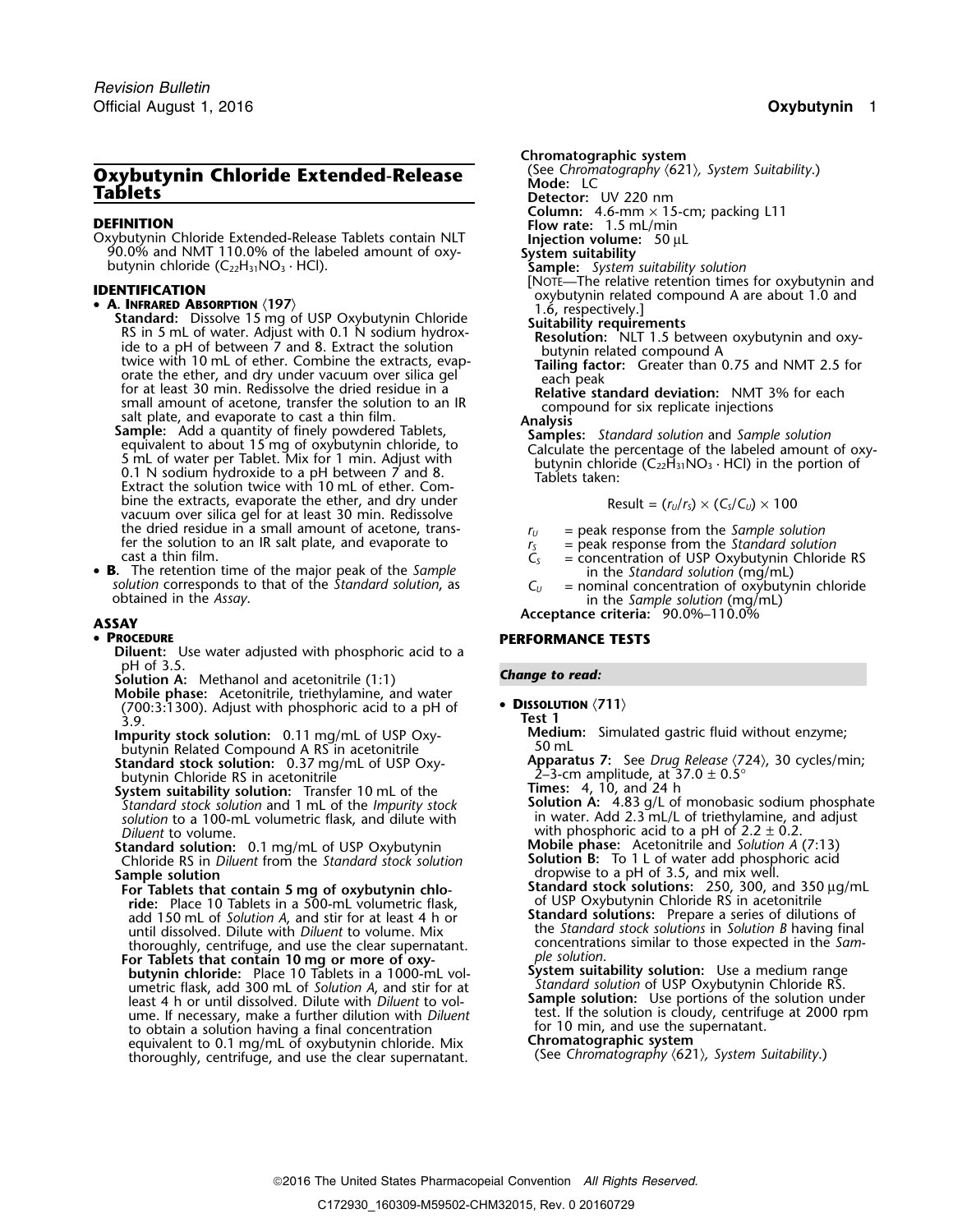*Revision Bulletin* 2 **Oxybutynin** Communication Communication Communication Communication Communication Communication Communication Communication Communication Communication Communication Communication Communication Communication Communicati

**Column:** 4.6-mm × 5-cm; packing L11 Use the supernatant.<br> **Column temperature:** 35° **Column temperature:** 35°<br>**Flow rate:** 1.5 mL/min **Injection volume:** 50 µL<br>**System suitability System suitability**<br> **Sample:** System suitability solution<br> **Sample:** System suitability solution<br> **Sample:** Assembly solution **Suitability requirements**<br> **Flow rate:** 1.5 mL/min<br> **Failing factor:** Greater than 0.5 and less than 2.5 **Figure 1.5 million injection volume:** 25 µL **Tailing factor:** Greater than 0.5 and less than 2.5 **Injection volume**<br>**Relative standard deviation:** NMT 2.0% **System suitability Relative standard deviation:** NMT 2.0%<br>**Analysis** 

**Samples:** *Standard solutions* and *Sample solution* **Suitability requirements Construct a calibration curve by plotting the peak Tailing factor:** NMT 2.0 Construct a calibration curve by plotting the peak **Tailing factor:** NMT 2.0<br>
response versus concentration of the Standard solu-<br> **Relative standard deviation:** NMT 3.0% response versus concentration of the *Standard solu-* **Relation is a Relation in the Standard Solu-**<br> **Relation:** A weighing factor, 1/x, is applied to the re-<br> **Analysis** *tions*. A weighing factor, 1/*<sup>x</sup>*, is applied to the re- **Analysis** gression line of the calibration curve to enhance the **Samples**<br>*Samples accuracy* of the low standard concentrations. Deteraccuracy of the low standard concentrations. Deter-<br>mine the percentage of oxybutynin chloride mine the percentage of oxybutynin chloride  $\overline{C_{22}H_{31}NO_3}$ . Calculate the percentage of the labeled amount of  $\overline{C_{22}H_{31}NO_3}$ . HCl) dissolved at linear regression analysis of the calibration curve. **Tolerances:** See *Tables 1* and *2*.

**Table 1. For Tablets labeled to contain 5 or 10 mg of oxy-**<br>**butynin chloride butynin chloride** *r***<sub>S</sub>** = peak response from the *Working standard* 

| Time<br>(h) | <b>Amount</b><br><b>Dissolved</b> | solution<br>$=$ concentr            |
|-------------|-----------------------------------|-------------------------------------|
|             | <b>NMT 20%</b>                    | (mg/ml                              |
| ۱n          | 34.5%-59.5%                       | $=$ label clai                      |
| 74          | <b>NLT 80%</b>                    | $=$ volume $\alpha$<br>$-$ porconta |

## Table 2. For Tablets labeled to contain 15 mg of oxybutynin<br>
chloride chloride chloride chloride chloride chloride chloride chloride chloride chloride chloride chloride c **chloride** *<sup>C</sup><sup>16</sup>*

| Time<br>(h) | Amount<br><b>Dissolved</b> |  |
|-------------|----------------------------|--|
|             | <b>NMT 20%</b>             |  |
|             | 34.5%-59.5%                |  |
| 74          | <b>NLT 75%</b>             |  |

The percentages of the labeled amount of oxybutynin chloride  $(C_{22}H_{31}NO_3 \cdot HCl)$  dissolved at the times specified conform to *Dissolution*  $\langle 711 \rangle$ *, Acceptance Ta- ble 2*. *ble 2*. 8 40%–65%

Test 2: If the product complies with this test, the labeling indicates that the product meets USP *Dissolution Test 2*.

**Acid stage medium:** Simulated gastric fluid, without enzymes, pH 1.2 ± 0.05; 250 mL (first row) **chloride**

- **Buffer stage medium:** Simulated intestinal fluid, without enzymes, pH 6.8 ± 0.1; 250 mL (rows 2–4) **Apparatus 3:** 25 dips/min; 20-mesh polypropylene
- screen on top and bottom; 30 s drip time **Times:** 2 h in the *Acid stage medium* (first row); 4, 8,
- and 16 h (corresponding to 2, 6, and 14 h after changing the medium) in the *Buffer stage medium*<br>(rows 2–4)<br>**Solution A:** Transfer 1 mL of triethylamine to 1000 mL
- 
- **Example conformal conformal conform to** *Die 2***.<br>Standard stock solution: 0.2 mg/mL of USP Oxy-<br>Test 3:**
- **Working standard solution:** Transfer 5.0 mL of the *Standard stock solution* for Tablets labeled to contain *Standard stock solution* for Tablets labeled to contain **Medium:** Simulated gastric fluid without enzyme;<br>5 mg, transfer 10 mL for Tablets labeled to contain 50 mL<br>10 mg, or transfer 15 mL for Tablets labeled to con-**Appa** 10 mg, or transfer 15 mL for Tablets labeled to con-<br>tain 15 mg to a 100-mL volumetric flask. Dilute with 30 dips/min,  $37.0 \pm 0.5^{\circ}$ , 10 s drip time. Dip time<br>Buffer stage medium to volume.

**Mode:** LC<br> **Detector:** UV 230 nm<br> **Detector:** UV 230 nm<br> **Sample solution:** Centrifuge a portion of the solution<br>
under test at approximately 3000 rpm for 10 min. under test at approximately 3000 rpm for 10 min.<br>Use the supernatant. **Flow rate:** 1.5 mL/min (See *Chromatography* 〈621〉*, System Suitability*.) **Solumn:** 4.6-mm × 25-cm; packing L7<br>**Flow rate:** 1.5 mL/min **Analysis Sample:** *Working standard solution* oxybutynin chloride ( $\overline{C}_{22}H_{31}NO_3 \cdot HCl$ ) dissolved at each time point (C<sub>72</sub>, C<sub>74</sub>, C<sub>78</sub>, C<sub>716</sub>):

 $C_i = (r_U/r_S) \times (C_S/L) \times V \times 100$ 

- 
- 
- **(h) Dissolved** *C<sup>S</sup>* = concentration of the *Working standard solution*
- $L =$  label claim (mg/Tablet)
- 
- $V =$  volume of *Medium*, 250 mL<br> $C_{T2} =$  percentage dissolved at 2 h,  $C_2$
- 
- $C_{74}$  = percentage dissolved at 4 h,  $C_2 + C_4$ <br> $C_{78}$  = percentage dissolved at 8 h,  $C_2 + C_4 + C_8$
- 
- 

**Tolerances:** See *Tables 3* and 4.

Table 3. For Tablets labeled to contain 5 or 10 mg of oxy-10 34.5%–59.5% **butynin chloride**

| 24                                                                                                               | NLT 75%                                            | Time    | Amount           |
|------------------------------------------------------------------------------------------------------------------|----------------------------------------------------|---------|------------------|
| ercentages of the labeled amount of oxybutynin                                                                   |                                                    | (h)     | <b>Dissolved</b> |
|                                                                                                                  |                                                    |         | $0\% - 10\%$     |
| ride $(C_{22}H_{31}NO_3 \cdot HCl)$ dissolved at the times<br>ified conform to Dissolution (711), Acceptance Ta- |                                                    | 10%-30% |                  |
|                                                                                                                  |                                                    |         | 40%-65%          |
|                                                                                                                  | If the product complies with this test, the label- |         | <b>NLT 80%</b>   |

| Table 4. For Tablets labeled to contain 15 mg of oxybutynin |
|-------------------------------------------------------------|
| chloride                                                    |

| Time<br>(h) | <b>Amount</b><br><b>Dissolved</b> |
|-------------|-----------------------------------|
|             | 0%-10%                            |
|             | 10%-30%                           |
|             | 35%-65%                           |
|             | <b>NLT 75%</b>                    |

**Solution A:** Transfer 1 mL of triethylamine to 1000 mL The percentages of the labeled amount of oxybutynin of water. Adjust with phosphoric acid to a pH of 3.50 chloride (C<sub>22</sub>H<sub>31</sub>NO<sub>3</sub> · HCl) dissolved at the times spe

**Standard stock solution:** 0.2 mg/mL of USP Oxy-<br>butynin Chloride RS in *Acid stage medium*<br>**Working standard solution:** Transfer 5.0 mL of the Test 3.<br>**Norking standard solution:** Transfer 5.0 mL of the Test 3.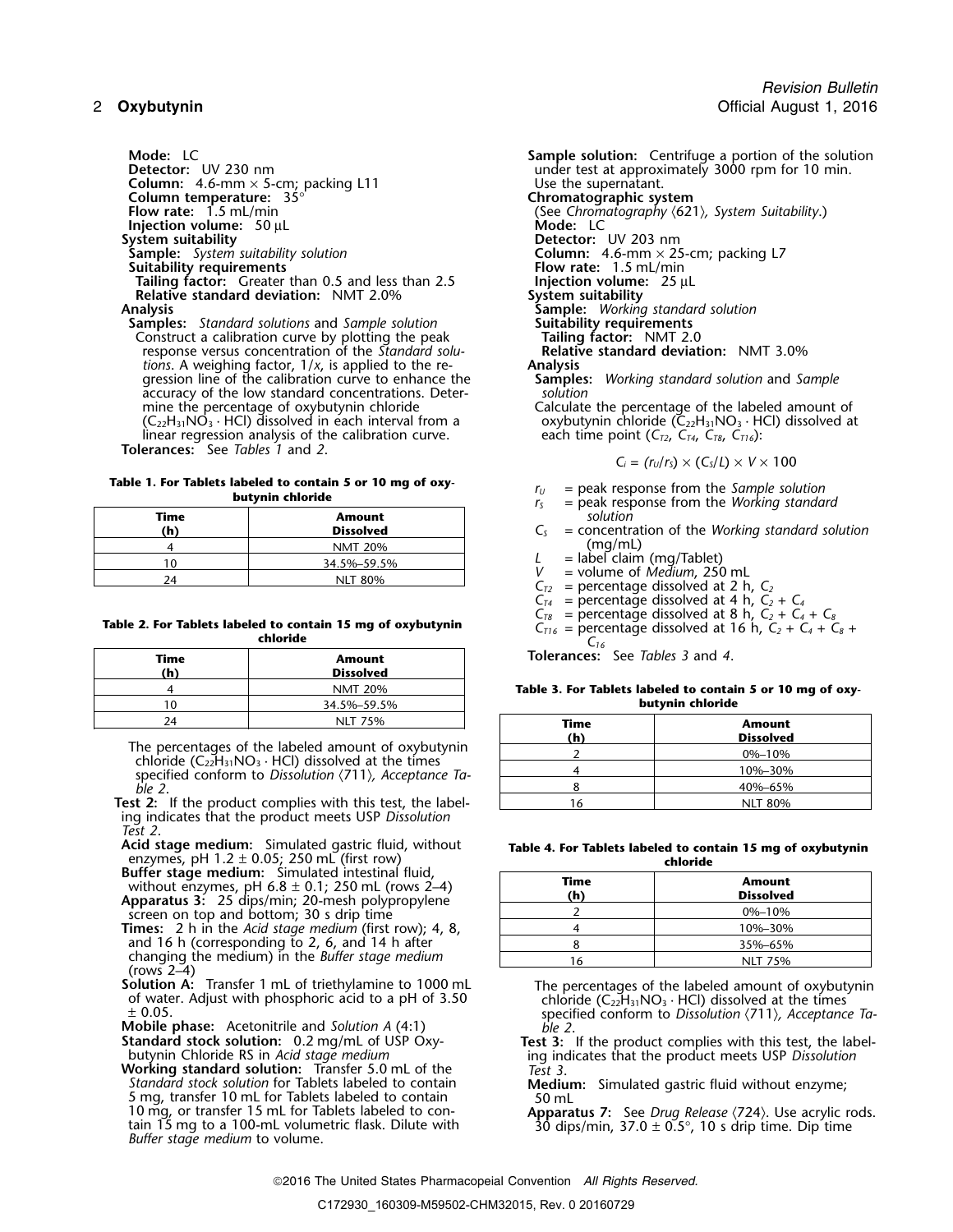interval: row 1, 1 h; row 2, 3 h; row 3, 6 h; row 4, 5 **Standard solution:** (*L*/1000) mg/mL of USP Oxy-

the 2.3 phosphate buffer: 3.4 g/L of monobasic potassium phosphate in water. Adjust with phosphoric acid or 2 N potassium hydroxide to a pH of 2.30  $\pm$  size.<br>**pH 3** 

- butynin Chloride RS in *Medium*, where *L* is the label phoric acid to a pH of 3.50 ± 0.05.
- **Sample solution:** Pass a portion of the solution under **trile (1:1)** test through a suitable nylon filter of 0.45-µm pore **Chromatographic system**
- **Mobile phase:**  $pH$  2.3 *phosphate buffer* and acetonitrile (7:3) trile (7:3) **Detector:** UV 210 nm

- (See Chromatography  $\langle 621 \rangle$ , System Suitability.) **Mode:** LC
- **Detector:** UV 220 nm
- 
- **Flow rate:** 1.0 mL/min<br>**Injection volume:** 10 µL

- **Sample:** *Standard solution*<br>**Suitability requirements**<br>**Tailing factor:** NMT 2.0
- 
- 

**Samples:** *Standard solution* and *Sample solution* Calculate the amount, in mg, of oxybutynin chloride  $(C_{22}H_{31}NO_3 \cdot HCl)$  dissolved at each time interval:

Result = 
$$
(r_U/r_S) \times (C_S/L) \times V
$$

- $r_U$  = peak response from the *Sample solution*  $C_S$
- $r_s$  = peak response from the *Standard solution*  $C_s$  = concentration of the *Standard solution* (mg/mL)
- 
- 

 $=$  volume of *Medium*, 50 mL

Calculate the percentage of the labeled amount of  $\alpha$ *xybutynin dissolved:* 

Result = Σ(amount dissolved at current time interval + At *<sup>i</sup>* = 2 to *<sup>n</sup>* amount dissolved at previous time intervals)  $\times$  100/*L* 

**Tolerances:** See *Table 5*.

**Table 5**

| Time | <b>Amount</b><br><b>Dissolved</b> | $= 1, 2, , n$<br>$= 2, 3, , n-1$<br>$=$ concentration of oxybutynin chloride in the |
|------|-----------------------------------|-------------------------------------------------------------------------------------|
|      | <b>NMT 25%</b>                    | Sample solution at time point <i>i</i> (mg/mL)                                      |
|      | 40%-65%                           | $=$ concentration of oxybutynin chloride in the                                     |
|      | <b>NLT 75%</b>                    | Sample solution at time point 2 through n-                                          |

The percentages of the labeled amount of oxybutynin  $V_s$  = sampling volume (mL) chloride (C<sub>22</sub>H<sub>31</sub>NO<sub>3</sub> · HCl) dissolved at the times *L* = label claim (mg/Tablet) specified conform to *Dissolution* (711), *Acceptance T* specified conform to *Dissolution*  $\langle 711 \rangle$ *, Acceptance Table 2*.

**Test 4:** If the product complies with this test, the label-<br>
ing indicates that the product meets USP *Dissolution*<br>
Test 4. *Test 4*. **Time Amount**

**Acid stage medium:** 0.1 N hydrochloric acid; 900 mL **Buffer stage medium:** pH 6.0 sodium phosphate

buffer with 0.2% of sodium lauryl sulfate; 900 mL<br>**Apparatus 2:** 50 rpm, with sinkers. [NOTE—A suitable sinker is available as catalog number CAPWHT-2S from www.QLA-LLC.com.]

**Times:** 2 h in the Acid stage medium; 4, 6, and 14 h<br>(corresponding to 2, 4, 12 h after changing the me-<br>dium) in the *Buffer stage medium*<br>dium) in the *Buffer stage medium* 

h; row 5, 9 h. butynin Chloride RS in *Buffer stage medium*, where *L* is **Times:** 4, 10, and 24 h the label claim, in mg/Tablet **Sample solution:** Pass a portion of the solution under test through a suitable PVDF filter of 0.45-µm pore **pH 3.5 phosphate buffer:** 6.94 g/L of monobasic po-<br>tassium phosphate in water. Adjust with diluted phos-**Standard solution:** (*L*/200) mg/mL of USP Oxy- tassium phosphate in water. Adjust with diluted phosclaim, in mg/Tablet **Mobile phase:** *pH 3.5 phosphate buffer* and acetonitest through a suitable nylon filter of 0.45-µm pore<br>size, discarding the first few mL.<br>**Altability** (See *Chromatography*  $(621)$ *, System Suitability*.)<br>**Altability** (See *Chromatography*  $(621)$ *, System Suitability*.) **Column:** 4.6-mm × 15-cm; packing L7<br>**Flow rate:** 1.0 mL/min **Injection volume:** 20 µL<br>**System suitability**<br>**Sample:** Standard solution **Column:** 4.6-mm × 15-cm; packing L10 **Sample:** *Standard solutic* Flow rate: 1.0 mL/min **Sultime: Suitability requirements Injection volume:** 10 µL **Column efficiency:** NLT 2000 theoretical plates **System suitability Tailing factor:** NMT 2.0 **Relative standard deviation:** NMT 2.0%<br>**Analysis** 

**Tailing factor:** NMT 2.0 **Samples:** *Standard solution* and *Sample solution*<br>**Relative standard deviation:** NMT 2.0% **Calculate the concentration** (C<sub>i</sub>) in mg/mL of oxy **Relative standard deviation:** NMT 2.0% Calculate the concentration (*C<sub>i</sub>*) in mg/mL of oxy-<br>butynin chloride (C<sub>22</sub>H<sub>31</sub>NO<sub>3</sub> · HCl) at each time butynin chloride (C<sub>22</sub>H<sub>31</sub>NO<sub>3</sub> · HCl) at each time point (*i*):

$$
C_i = (r_U/r_S) \times C_S
$$

 $r_U$  = peak response from the *Sample solution* 

 $r_s$  = peak response from the *Standard solution*<br> $C_s$  = concentration of the *Standard solution* 

*C<sup>S</sup>* = concentration of the *Standard solution* Calculate the cumulative percentage of the labeled (mg/mL) amount of oxybutynin chloride (C $_{22}$ H $_{31}$ NO $_{3}$   $\cdot$  HCl)  $L =$  label claim (mg/Tablet) dissolved  $(Q_i)$  at each time point (*i*): dissolved  $(Q_i)$  at each time point (*i*):

$$
Q_1 = (C_1 \times V/L) \times 100
$$

$$
\frac{(C_7 \times 900) + \sum_{j=2}^{n-1} C_j V_s + C_n \times [900 - (n-2)V_s] \times 100}{I}
$$

$$
= 1, 2, ..., n
$$

- *Sample solution* at time point 2 through *n*−1 (mg/mL)
- 

|  | ۰, |  |
|--|----|--|

| Time<br>(h)    | <b>Amount</b><br><b>Dissolved</b> |
|----------------|-----------------------------------|
|                | <b>NMT 10%</b>                    |
|                | 10%-40%                           |
|                | 40%-75%                           |
| $\overline{A}$ | <b>NLT 85%</b>                    |

2016 The United States Pharmacopeial Convention *All Rights Reserved.*